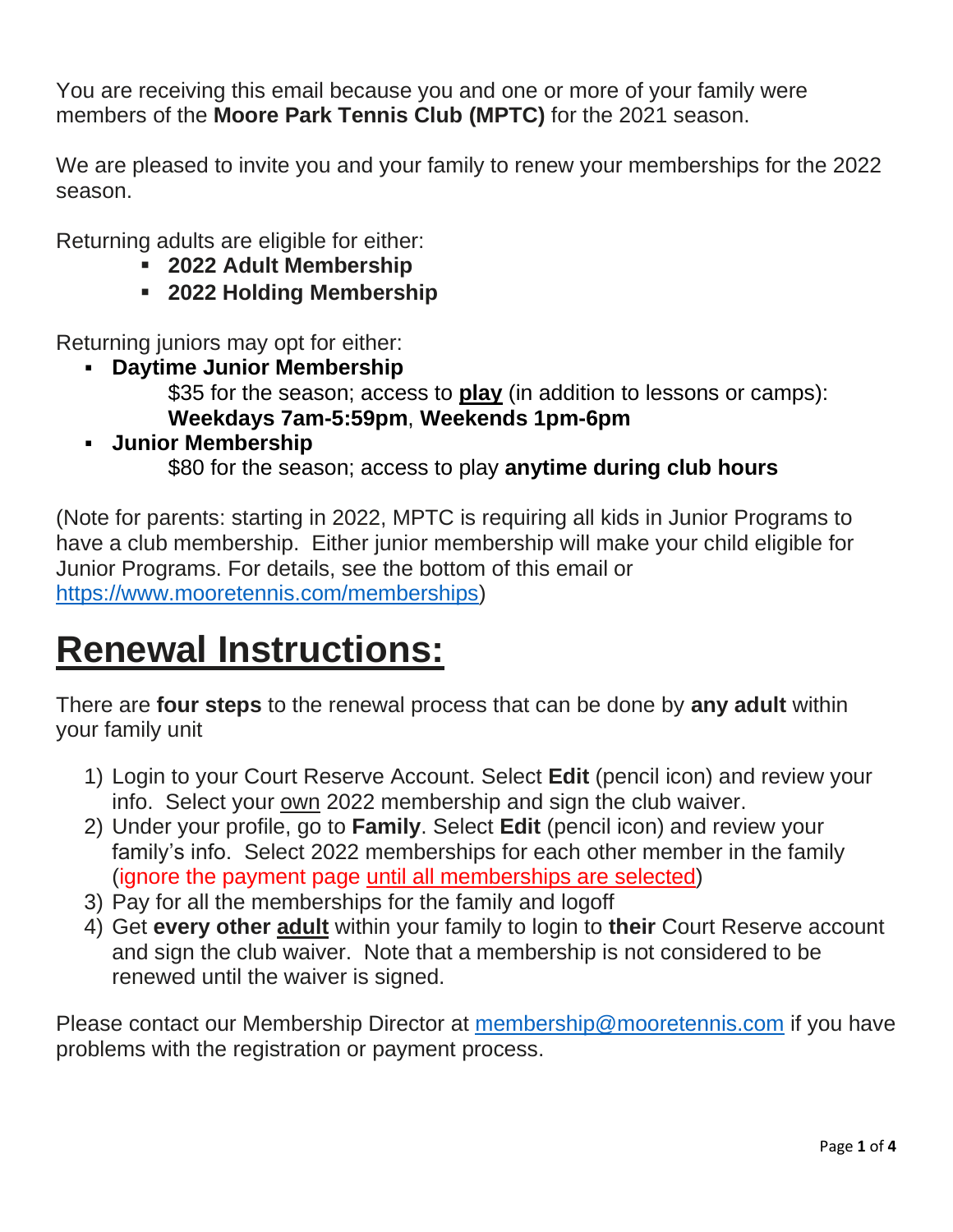**Note re payment deadlines**: registration is not complete until you have paid for your memberships. To secure your spot in the club at the early bird rate, register and pay by the **end of the day of January 14**.

(On January 15, we open the membership to our waitlist and the full membership price will apply. Any member renewing after January 14 will only be accepted if there is still room.)

Thanks for renewing and all the best for a great year of tennis in 2022!

For detailed step by step instructions, read on.

# **Step 1: Login and sign the Club waiver**

- 1. Go to<https://app.courtreserve.com/Online/Portal/Index/6982>
- **2.** Login using this **email** as your username and use the "Forgot Password" link to retrieve your password if necessary
- 3. Access your profile as follows. From your profile you can find options to update personal information, purchase and pay for memberships.
	- 1. In a browser, hover your cursor over your name
	- 2. In *the app on a mobile device or tablet*, select **My Account**

### **Verify Your Personal Information**

- 1) From your profile, select **Personal Information**
- 2) Confirm that all the information provided is still correct and update any details required. Press **SAVE** when you are done**.**

### **Select your MPTC adult membership and sign club waiver**

- 1. From your profile, select **Membership**
- 2. Select a membership, then click on **Join Plan**
- 3. For Adult 2022 memberships only, click **VIEW & REVIEW MEMBERSHIP WAIVER**. Read and review the waiver, click to select the checkbox, select **Click to Sign** and then digitally sign the waiver. Click **Continue** when done.
- 4. Click the **Subscribe to this Plan** button

If you want to make one payment for your entire family, ignore the payment screen until Step 3.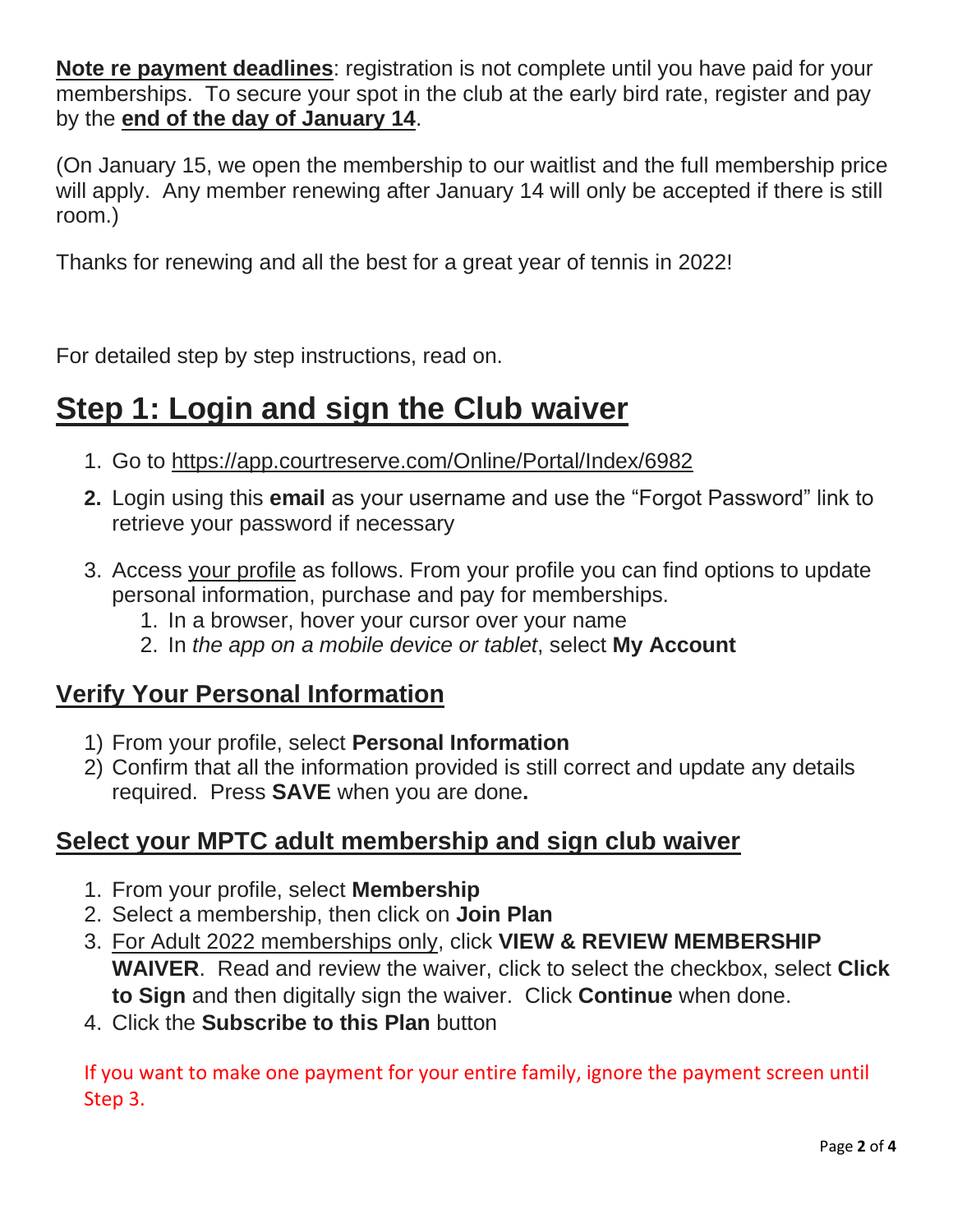# **Step 2: Select memberships for your family**

- 1. From your profile, select **Family**
- 2. For each member in your family:
	- a. Select **Edit (pencil icon)** to verify that the data is accurate (in particular the date of birth is important for children to be assigned to age-dependent programs); Press **Save** when done
	- b. Select the **Purchase** button to see a **dropdown** to choose a membership
	- c. Pick the preferred membership type and press "**Save Changes**"
	- d. Ignore the payment screen and return to step 1 to purchase for the next family member, if applicable. The family balance will show the sum of all memberships purchased so far.

### **Step 3: Pay for your family's memberships**

After selecting the membership for the last person in your family, you can now pay for the entire family.

- 1. Fill in the credit card information on the next screen and press the **Pay** button. You have now successfully purchased memberships for your family.
- 2. To secure your spot, register and pay before the end of day on January 14.
- 3. If you want to make sure you have renewed, from your profile, select **Family** to see the membership assigned to each family member.

If you want to pay later or you want to see a breakdown of membership fees for each family member:

- 1. From your profile, select **Billing-> Transactions** and see the "Unpaid Fees" tab.
- 2. Press on the **Payment** button if you wish to pay for the **entire family**.

## **Step 4: Have all adults in your family, sign the waiver**

Each other adult in your family who has been assigned a 2022 MPTC Membership needs to login to his or her Court Reserve account and sign his or her own waiver.

Adults, including adult children, will not be allowed to play at the club until their waivers are signed.